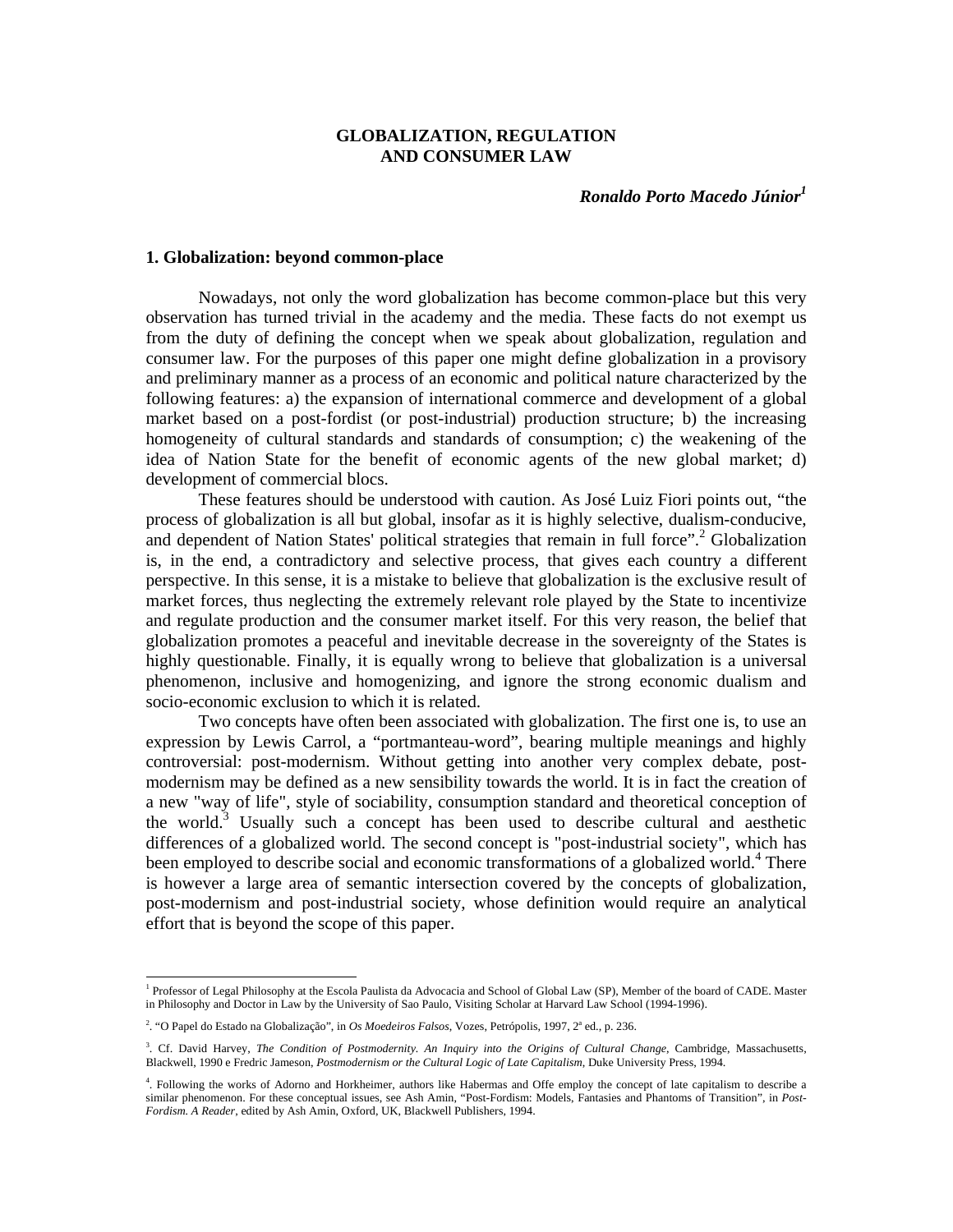Globalization, thus understood, is not an unavoidable stage of a historical process, but rather a new phase of world capitalism, marked by the transformation of the pre-existing institutional (economic and political) arrangements, habits, culture and theoretical conceptions of the world. The initial definition was in fact tentative, and should be used only as a starting point for the proceeding reflection.

Important themes reveal the impact of globalization on regulation and consumer law. They are: a) changes in the production process and consumption market; b) transformation from a consumer goods society to a consumer service society; c) change in the contractual consumer practices and the growth of relational contracts; d) challenges to the fight against abusive practices created in a society with a dual economic structure; e) effects of postmodernity in legal culture and the crisis of the dominant legal paradigm; f) the development of regional markets and the risks of standardization; g) the new importance of regulatory agencies and the emerging challenges from the legal (the extent to which their legal design coincides with the tradition of Brazilian administrative  $law<sup>5</sup>$ , and political-institutional perspectives (how to associate flexibility, autonomy, and independence with democratic control and agencies' accountability; furthermore, how to ensure their efficiency and face the risks of capture). These are the themes that I will address in this paper.

# **2. Changes in the Productive Structure and in the Market**

The globalization affects consumer law and regulation in many ways. First, it reinforces and is stimulated by a powerful movement of productive restructuring in modern capitalism, thus having a direct impact in consumer society.

As of the end of the XIX century, capitalist industrial production has acquired new characteristics, especially in economically emerging countries of the period like the United States. The then dominant form of production, the so-called manufacture or craftwork production was replaced by mass production (or fordism). Other dynamic capitalist economies of the period - then fragmented in local markets - developed national markets following the example of the United States. The process of integration of industrial production into the national markets occurred slowly and was accompanied by the growth in offers of post office services, railroads, and other channels of communication, without which the integration would have been impossible. $<sup>6</sup>$ </sup>

In that period, successful producers acquired advantages in the market by their ability to respond in a prompt and flexible way to signs given by the competitive market. In the face of the first threats of competition with regard to price, quality, demand and delivery, the producers best adapted to the new form of production sought to become able to readjust and reformulate their productive processes in order to reach or surpass the demands and variations of the market. Such ability of prompt reformulation relied on an industrial strategy based on the use of a type of machinery able to handle multiple and diversified processes in an industrial plant that allowed the production of small quantities of merchandise.

The manufacturing production displayed, with regard to the organizational forms of production that preceded it, the following general characteristics: a) low rates of production and productivity; b) big inventiveness; c) high costs with direct labor and d) production of

 5 Jerry Mashaw's writings are particularly relevant to this issue, see e.g. *Conflict and Compromise among models of Administrative Justice*, 1981 Duke Law Journal. Thus far there is no analysis of the novelties introduced by administrative adjudication in the Brazilian Legal System. Nonetheless, these questions have been dealt with in courts, as the recent decisions by CADE illustrate. See e.g., Pedido de Reconsideração na Impugnação ao Auto de Infração, n.º: 0080/2000.

<sup>6</sup> . Here I follow Michael Piore and Charles Sabel, *The Second Industrial Divide Possibilities for Prosperity*, NY, Basic Books, 1984 and Alfred D. Chandler, *The Visible Hand. The Managerial Revolution in American Business*, Cambridge, Massachusetts, Harvard University, 1977.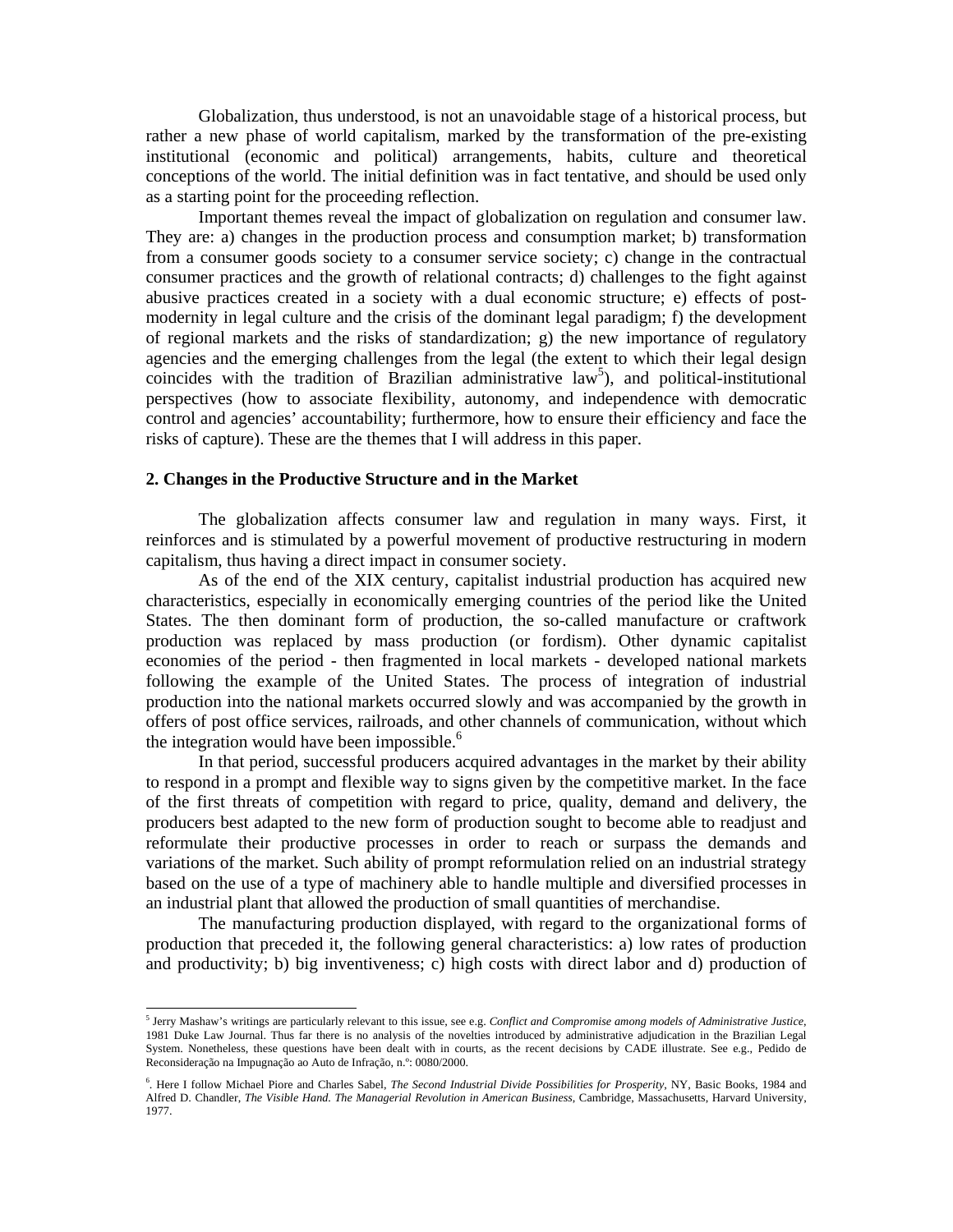expensive and low quality goods. On the other hand, it offered to the market a wide variety of swiftly specialized products, with a reduced time of production and low investment costs.<sup>7</sup>

At the beginning of the XX century the development of national markets and the introduction of new technologies to the production process provided other opportunities to the market, causing the incorporation of a new industrial strategy. The companies committed to mass production came to dominate the market little by little due to their ability to offer large quantities of standardized low-cost goods to the national markets. That was made possible by the introduction of lines of production and the implementation of new forms of production management. At the same time, those companies also started to dominate emerging markets, whose economies of scale discouraged entry of new competitors. The mass production required specific machinery and a fixed plan of production.

The mass producers had to maintain the lines of production operating a full capacity in order to ensure the return of their investments. By virtue of the demand for big startup investment, the production of large volumes could not undergo interruptions or sudden reductions without causing large losses for the capitalist entrepreneur. The mass production required a mass consumer market to stabilize it. Thus, long-term industrial planning sought to foresee and create techniques to stabilize the markets of supplies and goods in levels that would ensure the total use of the line of production implemented.

In sum, one can affirm that mass production made it possible to reach higher levels of production, productivity and industrial quality, involving less labor, but requiring instead larger long-term investments, which would entail more planning, stability and long term contractual relations. Since then, one of the basic tasks of planning has been to ensure the optimum level of adjustment between inputs, productive capacity and consumption of goods by the market.

The most evident effect of this new form of production for the consumer market was the offer of standardized products, mass produced and sold by means of contracts of adhesion. According to David Harvey, "post-war fordism should be seen less as a mere system of mass production and more as a complete lifestyle. Mass production meant product as well as mass consumption standardization; and this meant a whole new aesthetic and culture mercantilization." 8

Since the mid 70's, the internationalization of product markets and their saturation, the introduction of new technologies of production and information, the new techniques of management and the changes in the demand for consumption created the opportunity for a new industrial strategy ("flexible specialization") and dynamic of contractual relations. We are closer to the turning point towards what we today call globalization.

The flexible specialization strategy (or post-fordism) seeks essentially to obtain advantages in the market, offering a product with unique technology, unique quality or supported by a unique service. The offer of a unique good allows the creation of a niche, which in turn permits the maintenance of the high level of profitability and commercial stability. This, however, demands the constant change of the product, the combination of innovation with flexible forms of production.

The short-term flexibility is obtained by the strategy of using machinery in group working plants that produce medium quantities of specialized products. The machinery employed permits multiple uses in different tasks, which allows a swift shift from one product to another, according to signs of market demands. The organization of machines by working groups, which means, groups of people that perform the production tasks, and not by

<sup>7</sup> . A. Chandler, *The Visible Hand*, ob. cit., pp. 13-75.

<sup>&</sup>lt;sup>8</sup>. David Harvey, cit., p. 135. [transl. note: all quotes from this book have been translated directly from the Portuguese and may not match its original wording in English]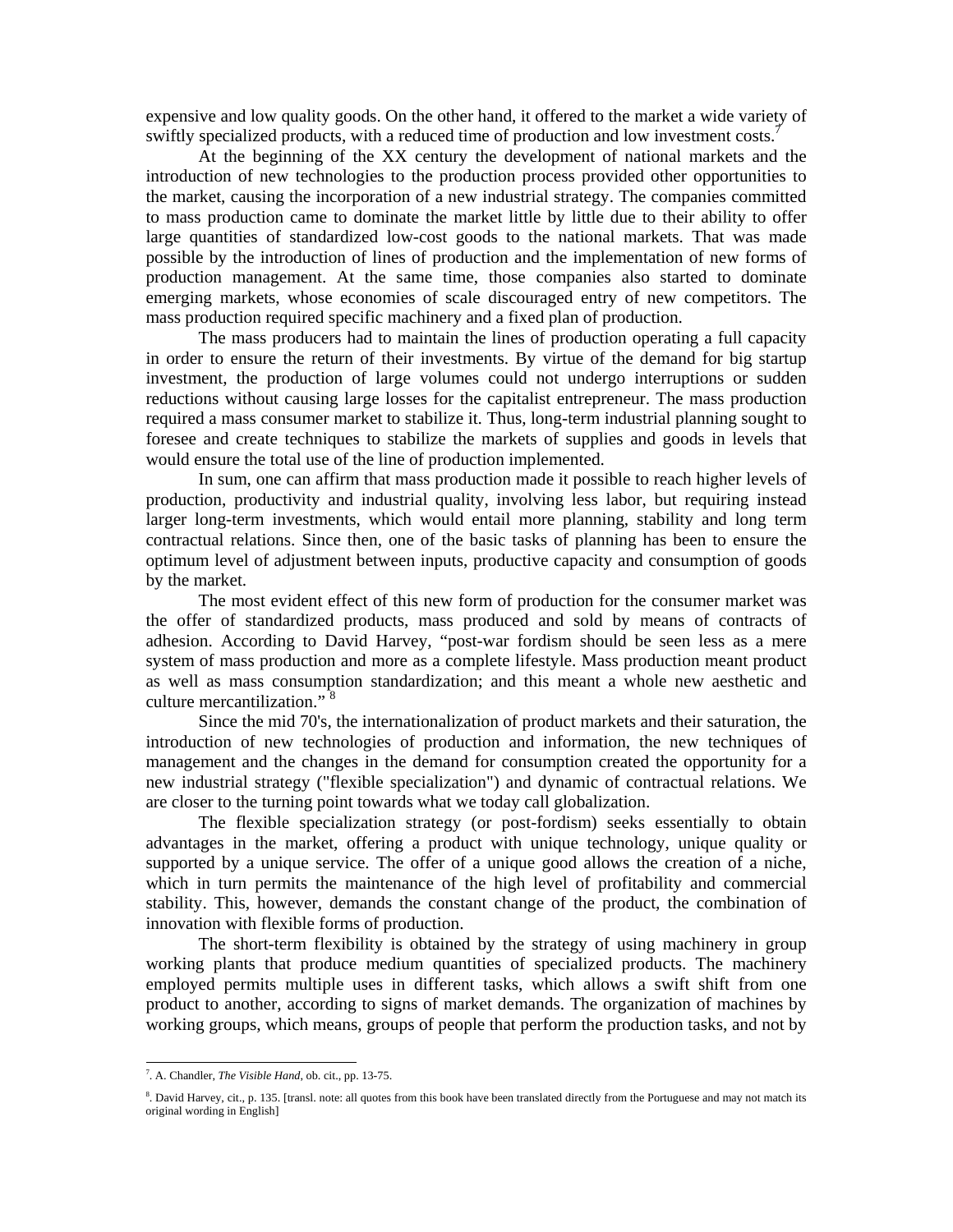function, allows the diversification of production for different products and different clients. Each part of this "productive group" operates as an autonomous unit capable of offering unique products to special clients.

In general, one can say that the flexible specialization strategy seeks to keep the full use of the productive capacity, and at the same time to quickly react (through the innovation of the product) to constant changes in the market and production plan. Both characteristics are obtained through long-term planning which is, however, reviewed daily. Thus, on one hand, the production is planned with a view to its maintenance for large periods, thus assuming continuity of the exchange relations. An example of this type of strategy can be found in the association of companies in productive networks for the production of goods in the textile, technology information or automobile industry. Such a strategy of production will demand increasing efforts of economic cooperation and solidarity of strategic interests.<sup>9</sup> On the other hand, the long-term strategic planning is constantly reviewed and rectified, in order to accompany the changes imposed by the rapid dynamic of the market. The use of non-rigid production plants and qualified labor force, which can easily be relocated and is able to perform different tasks after a quick retraining, as well as productive machinery of diversified use, allows the continuing and fast review of production. This is also made possible by new information technologies, like fast means of communication and computing. Many examples of this type of strategy of flexible specialization can be found in companies that currently control the industrial markets of computing, automobile and pharmaceutical industry.

The flexible specialization, on one side, presents higher costs than manufacture, for it involves automation, high level of technological development and information. On the other side though, and in contrast with the mass production, it allows the production of medium quantities of a variety of non-standardized products, singled out according to the market and consumers.

This new form of structuring the economy, stimulated by the noticeable expansion of global markets, will also affect the habits and practices of consumption. The mass market will give place to a market devoted to the unique, the distinguished and the singular. The market will be characterized by the coexistence of products of mass consumption (fordism) and more unique products and services, addressed to sophisticated consumption niches (post-fordism or flexible specialization).

According to David Harvey, "the flexible (or post-fordist) accumulation was accompanied, on the consumer side, by a much greater attention to the fast changes of fashion and by the mobilization of every artifice to induce need and cultural transformation it involves. The relatively static aesthetics of fordist modernism gave way to the instability and short-lived qualities of post-modern aesthetics that celebrate difference, the ephemeral, the fashionable and the mercantilization of cultural forms".<sup>10</sup>

#### **3. The services society and the consumer**

One of the most important consequences of these transformations in the consumption market is the replacement of the consumer goods society by a "services society". Ever more

1

<sup>&</sup>lt;sup>9</sup> There is a large economic and sociological literature about comparative forms of organization based on goodwill among companies and employees. Empirical data may be obtained in Ronald Dore, "Goodwill and the Spirit of Market Capitalism", in Mark Granovetter and Richard Swedberg (eds.), *The Sociology of Economic Life*, cit. and *Flexible Rigidities: Industrial Policy and Structural Adjustment in the Japanese Economy 1970-1980*, Stanford, Stanford University, 1986; Charles Sabel, "Studied Trust: Building New Forms of Co-operation in a Volatile Economy", in *Industrial Districts and Local Economic Regeneration*, Geneva, International Institute for Labour Studies, 1992; Oliver E. Williamson, *Markets and Hierarchies, Analysis and Antitrust Implications: A Study in the Economics of Internal Organization*, New York, Free Press, 1975; Edward H. Lorenz, "Neither Friends nor Strangers: Informal Networks of Subcontracting in French Industry", in Diego Gambetta (editor), *Trust. Making and Breaking Cooperative Relations*, Basil Blackwell, Great Britain, 1988.

<sup>&</sup>lt;sup>10</sup>. David Harvey, cit., p. 156.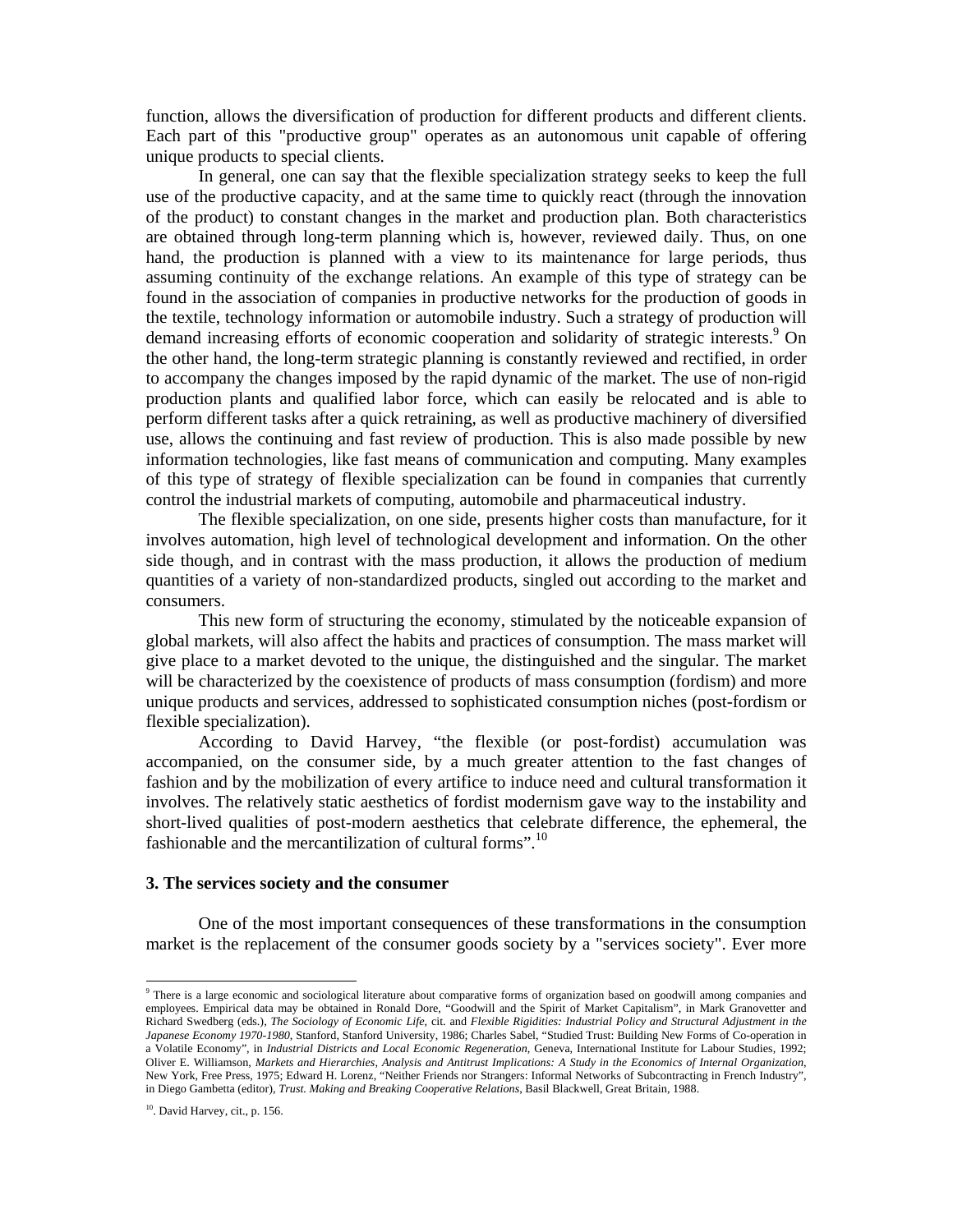the consumer market is a market of services. According to the same author: "These changes on the side of the consumer, linked to changes in production, collection of information and finance, seem to highlight a remarkable proportional growth in services since the 70's".<sup>11</sup>

The implications of the "services society" for consumer law and regulation are manifold. The consumption contract acquires an ever more relational dimension.<sup>12</sup> Consumer service relations are more relational transactions as concerns the purchase and sale of products. This phenomenon, in turn, generates two clear changes in the contractual practice of a globalized world. On one hand, it affects the principles of existing contract law. Neoclassical microeconomic assumptions, deeply rooted in classic contractual doctrine, begin to be strongly opposed by the new economic order. On the other hand, traditional mechanisms of consumers' protection, through either individual or collective litigation, are proven to be insufficient to prevent abuses. The relational nature of this type of legal relation presents new and hard challenges for the traditional consumer law.

For this reason, there is an increasing need for regulatory and monitoring administrative agencies, in particular to control abuses committed in areas of clearly relational consumer services such as health care, insurance, bank services, social security or control of quality of products that involve high technology, such as pharmaceutical products, cosmetics, electronics, etc. In this sense, the consumer law in a globalized and post-industrial world indicates the increasing need and relevance of agencies such as CADE (Administrative Council of Economic Defense<sup>13</sup>), ANATEL (National Telecommunications Agency<sup>14</sup>), ANEEL (National Electric Energy Agency<sup>15</sup>), SUSEP (Private Insurance Superintendence), a ANVISA (National Sanitary Vigilance Agency<sup>16</sup>), ANS (National Health Agency<sup>17</sup>), ANA (National Waters Agency)<sup>18</sup>, ANP (National Oil Agency<sup>19</sup>) and others. The future of the consumer law, in this perspective, moves towards the strengthening of these regulatory agencies and of the Managerial State. This tendency apparently conflicts with the more simplistic and elated view of globalization mentioned in the beginning of this paper and, to a

<sup>&</sup>lt;sup>11</sup>. David Harvey, cit., p. 156. According to the OECD Labour Force Studies, the number of workers employed in the services sector (compared to those in agriculture and industry) raised from 58.1% in 1960 to 62.6% in 1973 and 66.4% in 1981. In the same period, these data in France were 39.8%, 48.9% and 56.2%, in Japan 41.3%, 49.3% and 54.7% and the average in industrialized countries changed from 43.0% to 51.5% and 56.3%.

 $12$ . The main difference between autonomous or discontinuous contracts (e.g. sale and purchase of non-durable consumer goods) and relational or long-term contracts can be summarized in the following way. First, it is impossible to fully determine relational contracts with regard to their price, quantity and delivery, given its constant changeability. Second, given constant changes in product and design, it is impossible to foresee every future contingency and the terms of adjustment of relational contracts. Right now, the very feasibility of defining an objective standard for readjustment, as defined by neoclassical theory, proves deficient given the increased contingency and variation of contractual relations. The contract thus acquires a procedural nature (beyond what neoclassical theory could admit or incorporate), and displays features of a reflexive game that produces *in fieri* its reasonableness and fairness. Third, relational contracts replace adjustment clauses by clauses determining institutional procedures in which terms of exchange and adjustment are determined during the performance of the contract. Thus relational contracts do more than regulate exchange of merchandise and its adjustment. They establish a procedure for interorganizational cooperation in the production and management structure. The natural balance in consumer relations is no longer regulated upon the assumption of wealth maximizing individualist contractors but rather upon principles of cooperation and solidarity. I have discussed these issues in detail in *Contratos Relacionais e Defesa do Consumidor*, Max Limonad, São Paulo, 1998.

<sup>&</sup>lt;sup>13</sup> – The Brazilian Antitrust Agency. It belongs to the Brazilian System for Defense of the Competition, which also comprises the Secretariat for Economic Monitoring (SEAE), related to the Ministry of Finance and the Secretariat of Economic Law (SDE), related to the Ministry of Justice. Even though CADE has more than 40 years, its new functions, powers and importance were established in the New Antitrust Statute (Lei no. 8.884/94).

<sup>&</sup>lt;sup>14</sup> Statute n. 9.295, 19th July, 1996.

<sup>&</sup>lt;sup>15</sup> Statute n. 9.427, 26th December, 1996.

<sup>16</sup> Statute 9.782, 26th January, 1999.

<sup>17</sup> Statute 9.961, 28th January, 2000.

<sup>18</sup> Statute 9.984, 17th July, 2000.

<sup>19</sup> Statute 9.478, 6th August, 1997.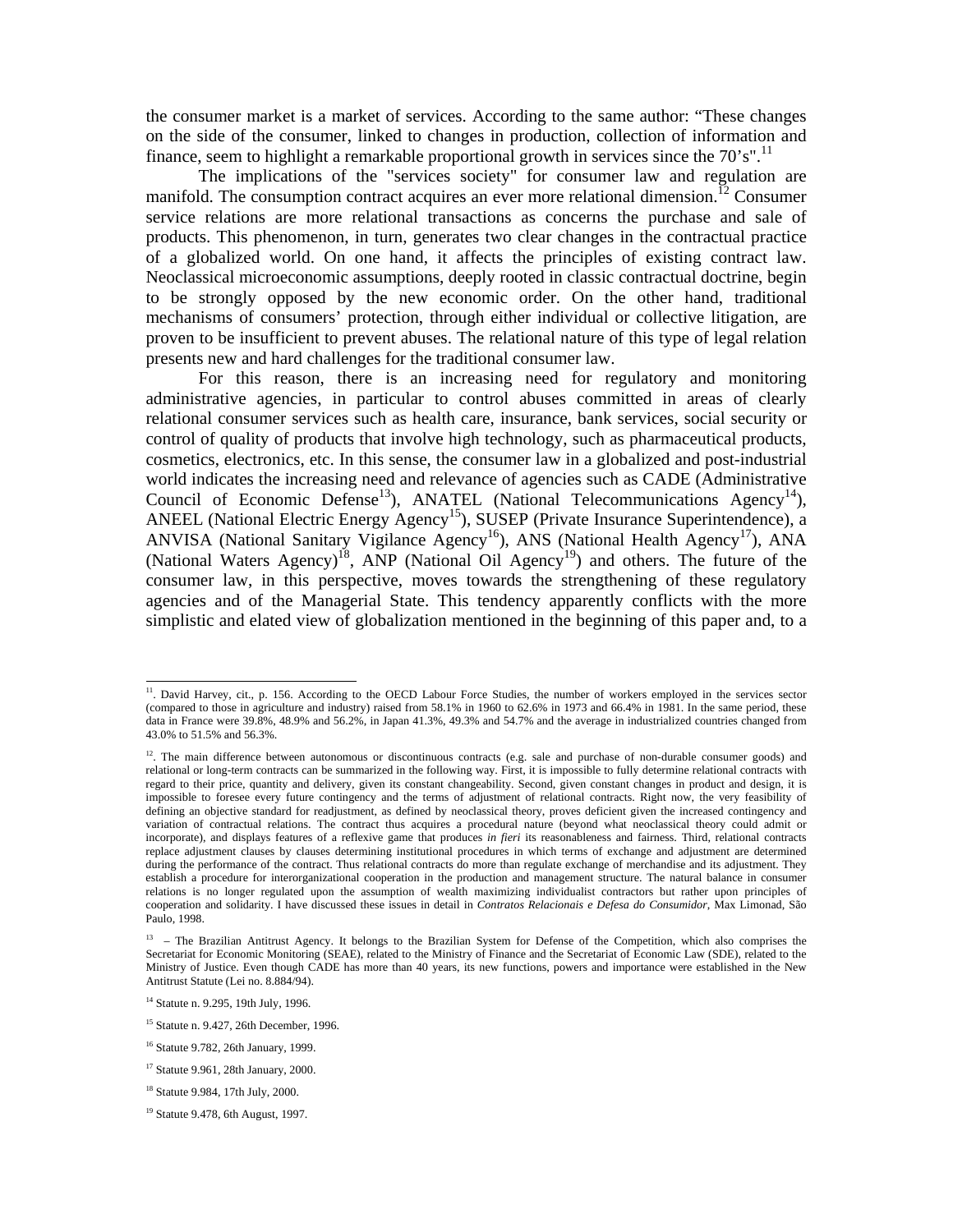large extent, consolidated in the set of economic policy receipts known as the Washington Consensus.<sup>20</sup>

It is still not clear though what the impact of these new agencies in the legal world will be, given their countless innovations with regard to: a)- the definition of rulemaking function and the liberal legal tradition still attached to a rigid view of the separation of powers;<sup>21</sup> b)- the limits of judicial control of the regulatory function; c)- the definition of the very adjudicatory-administrative nature of some agencies and  $CADE;^{22}$  d)- the form of articulation and coordination of regulatory agencies<sup>23</sup> (a theme called in the USA "primary") jurisdictions") e)- the existence of overlapping competence in areas such as consumer defense as well as competition between new administrative agents and the judicial power f)- the lack of a clear definition of the transparency duties and *accountability* of these agencies.<sup>24</sup>

### **4. Legal post-modernism, relational contracts and economic dualism**

The industrial and social changes created by globalization modify the epistemological grounds of contemporary law and influence the organization of legal principles.<sup>25</sup> Those changes have been frequently treated under the label of legal post-modernism.<sup>26</sup> In general, legal post-modernism has been characterized by a skeptical aptitude towards attempts to create a universal and complete theory of the legal phenomenon. In this sense, it represents a rejection of legal theories that believe in the possibility of systematization of legal knowledge in a coherent manner by means of verifiable logical propositions about the nature of the law and techniques of legal decision-making. A paradigmatic example of this modern conception of law (against which the post-modernism rebels) is the legal positivism of Kelsen. Legal post-modernism, in its multiple formulations, offers topical alternatives and pluralist legal discourses applicable to different social contexts. It is beyond the scope of this paper to discuss the deepest meaning of these changes in the epistemological approach of the law. We must however state that these changes in the manner of conceiving legal knowledge will affect directly the consumer law, one of the most dynamic poles of the paradigmatic crisis experienced by the modern law.<sup>27</sup>

In the field of contracts, the main symptom of these changes is the relational contracts. These changes will not rise immediately in the courts or in the behavior of legal professionals. Thus far there is no serious challenge to the hegemony of the orthodoxy of the neoclassic contractual law, especially in Brazil. It is worth noting, nonetheless, that maintenance of the neoclassic contractual paradigm in the courts and also in the legal

 $20$ . The theoretical assumptions of the Washington Consensus can be thus summarized: a) new fiscal policy; b) prioritization of public expenditures; c) tax reform; d) financial liberalization; e) strengthening of the exchange system; f) commercial liberalization; g) incentive to direct foreign investment; h) privatization; i) deregulation; j) new regime of intellectual property.

<sup>21 -</sup> This has started to be discussed in Brazil. See, in particular, José Eduardo Faria (org.), *Regulação, Direito e Democracia*, Editora Perseu Abramo, São Paulo, 2002; *Direito Administrativo Econômico*, Carlos Ari Sundfeld (org), Malheiros, São Paulo, 2000 and Calixto Salomão Filho, *Regulação da Atividade econômica – princípios e fundamentos*. São Paulo. Malheiros Editores, 2001.

 $22$  - Cf. note 5 above.

<sup>&</sup>lt;sup>23</sup> - This topic was at the core of decision in the Merger Review Process (Ato de Concentração) nº 08012.006762/2000-09, concerning the competence to analyze compliance to competition laws in the financial services industry. See also Jean Paul Veiga da Rocha, *Defesa da Concorrência no Sistema Financeiro: um modelo para o Brasil*, Revista da Faculdade de Direito da USP, São Paulo, 2002.

<sup>&</sup>lt;sup>24</sup> Cf. Paulo Mattos Todescan, Agências Reguladoras e Democracia: Participação Pública e Legitimidade, mimeo, 2002.

<sup>25.</sup> Cf. José Eduardo Faria, *O Direito na Economia Globalizada*, Malheiros, São Paulo, 1999.

<sup>26.</sup> Cf. Carlos Alberto Ghersi, *La Posmodernidad Jurídica*, Ediciones Gowa, Buenos Aires, 1995 e Gary Minda, *Postmodern Legal Movements. Law and Jurisprudence at Century's End*, New York University Press, 1995.

<sup>&</sup>lt;sup>27</sup>. Cf. *Contratos Relacionais e Defesa do Consumidor*, ob. cit., especially chapters 1 and 2. Regarding this same topic, see also François Ewald, *Foucault. A Norma e o Direito,* Lisboa, Vega, 1993 and *L'État Providence*, Paris, Grasset, 1986.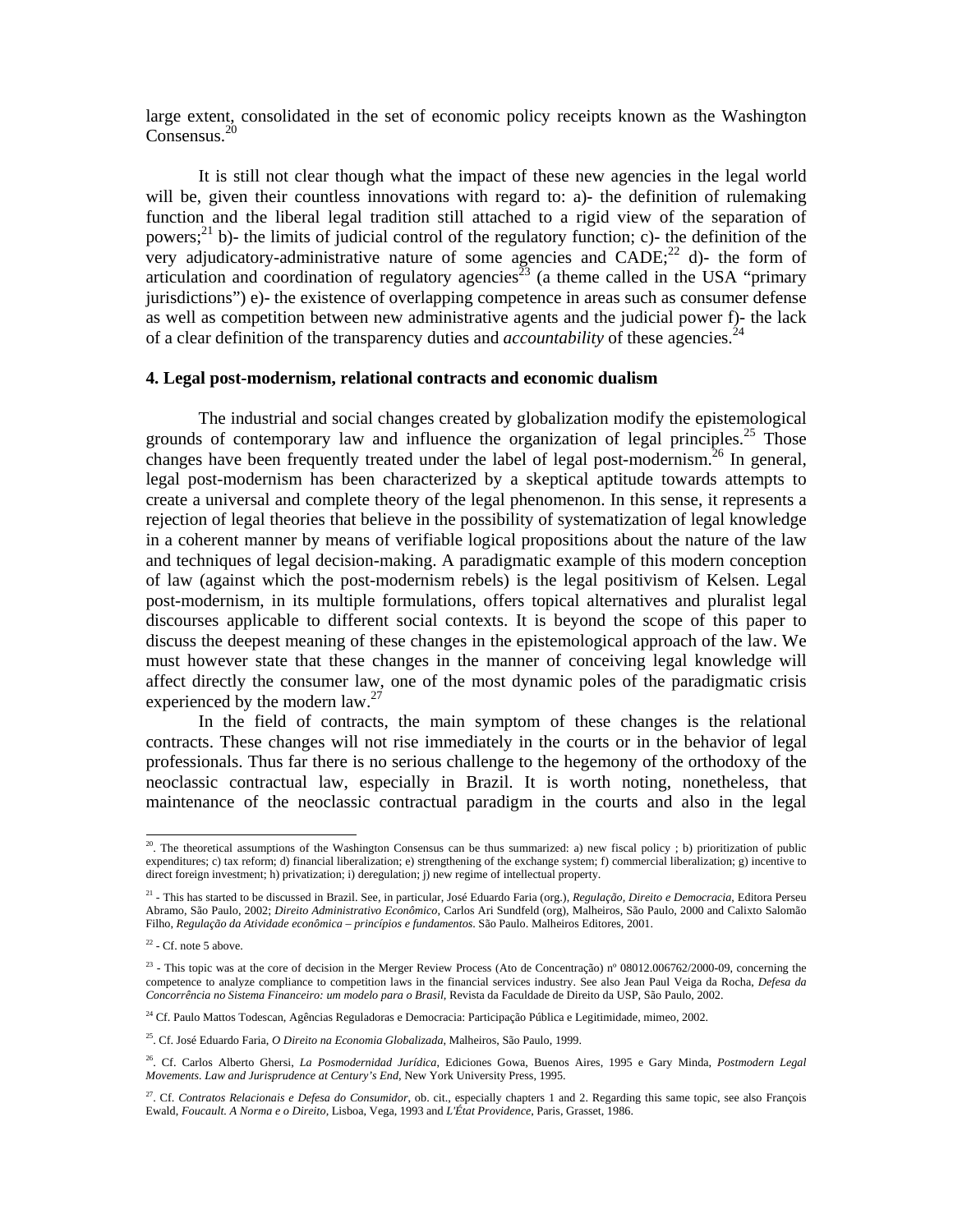doctrine does not mean that there are no important, albeit punctual, debates concerning its internal logic. Such debates are indeed eroding the foundations of such theory little by little. In order to understand this phenomenon we need to keep in mind that the paradigm shift is accomplished from transformations that occur inside the very dominant paradigm.

The mutability of production that entails continued transactions over small units of goods changes in accordance to the pace of the market. The market of inputs and consumer products become more and more competitive and internationalized (globalized). The maintenance of productive niches of exchange that permits companies to reach certain stability starts to demand an ongoing, progressive and intense innovation of this production as well as aggressive strategies of advertising in the consumer market. It is not surprising thus that advertisement became one of the most developed areas in recent years. Unfortunately, in Brazil, this growth has not been matched by the protection of consumers, who are often found wronged by abusive or misleading advertisement practices.

Since innovation is the basis of competition, there needs to be continuing interactions between sellers and buyers, suppliers and accountants, engineers and engineering operators, with a view to the product and productive innovations. These changes affect, in a generalized manner, almost all types of modern contractual relations, fostering long-term relations based on cooperation. For this reason Seminars of Corporate and Advertising Management of consumer markets focus on the "fidelity of the consumer", especially when the target is the more sophisticated consumer, with more acquisitive power.

It is important to note that the forms of production sketched above are not exclusive of each other, neither in time nor in space. For this reason, even during the high times of mass production, the manufacture did not disappeared completely. Also during the period of flexible specialization, mass production and manufacture survive and are responsible for a substantial part of the productive activity. What changes, however, is the strategic position of the dominant productive form, which starts to direct and coordinate the exchanges and the macroeconomic regulation. This means that old challenges to consumer law remain. We face, however, new challenges that request innovative solutions.

In addition, the economic dualism<sup>28</sup> allows the coexistence, in a single consumer market, of highly sophisticated consumers, "special clients" of special products and services, and mass consumers, constantly more unprotected and more vulnerable than their "global market colleagues". This coexistence has produced discriminatory differentiation in the consumption markets in favor of consumers with more economic social or political power. When we analyze what occurs in the market of private pensions or bank services, or even health care services, we can notice that the standard of respect for consumers' rights varies greatly according to the type of consumer to whom the service is provided. In addition, discrimination is made not only upon a contractual basis, but frequently through commercial practices more severe or tolerant. In other words, in many cases the difference in treatment is informed more by differentiated performance of the contract than by different provisions of the consumer contracts. After all, the language of the contract often does not display considerable differences.

One of the most important challenges for consumer law today is to prevent such abusive and discriminatory practices – practices themselves reinforced by a dual society and economy, which the globalization process tends to aggravate.

 In the field of economic administrative law, in particular as concerns regulatory agencies, the conflict of paradigms takes place with the introduction of a new model of administrative law, more flexible, dynamic and pragmatic, that erodes some of the sacrosanct principles of the classical administrative law, traditionally concerned with police power or

<sup>28.</sup> Cf. Michael Piore and Suzanne Berger, *Dualism and Discontinuity in Industrial Societies*, Cambridge, Cambridge University, 1980.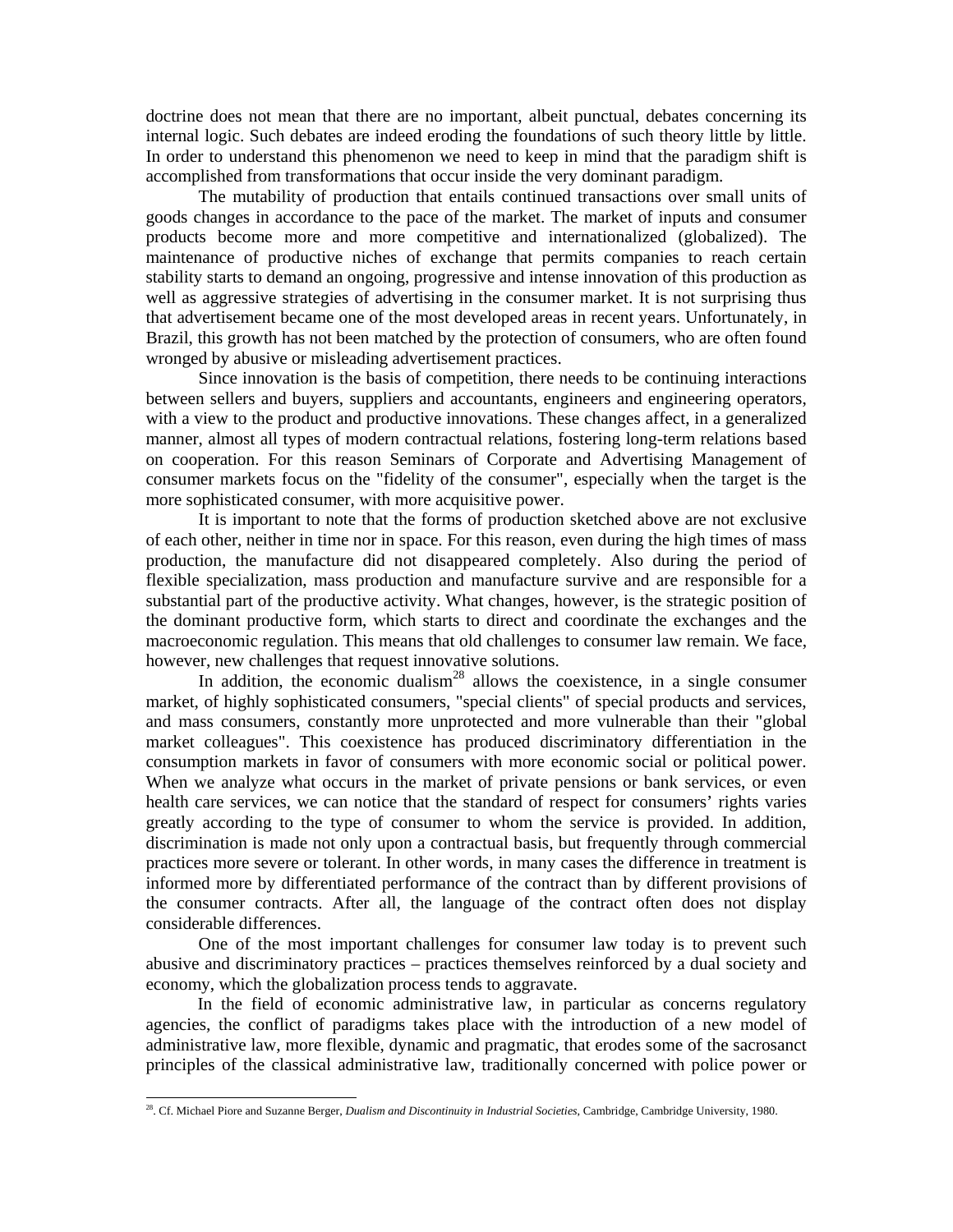direct intervention in the private sphere. To a large extent, the new regulation means the shift from a paradigm of direct intervention and direct public administration, to another with more independent and flexible entities that have rulemaking and adjudicatory power.

# **5. Regional markets (Mercosur)**

From the standpoint of international geopolitics, post-fordism caused the transnationalization of markets and the creation of a geopolitical system predominantly controlled by the United States and, to a lesser degree, by industrialized countries and the Soviet Republic. As a consequence and reaction to this process, new economic blocs developed in all continents. The growth of a global market and the development of economic blocs demand new strategies of commerce and consumers protection. For the Brazilians, one clear example is the Mercosur, which has encouraged the entry of several products in the Brazilian market, often below standards of safety and quality required by the Brazilian Statutes. Such phenomenon has led to the standardization of the consumer law, through protocols and treaties.

It is not difficult to foresee that today's trend is parallel to the process occurred in the European Community, in which directives were implemented aiming at the standardization of the consumer law of the member countries<sup>29</sup>.

It seems that here and there the major challenges are the same. How can we standardize the protection of the consumer's rights without weakening the existing guarantees to the consumer? In short, how can we avoid a decrease in the existing standards of consumer protection as a result of this standardization process?<sup>30</sup> This is another challenge that the globalization brings to the consumer protection, and its outcome is still uncertain. The geopolitics and dynamics of regional economy of the Mercosur, as well as the ability and intentions of the negotiators, is what will shape this next, new and important, stage of consumer law in a world that is ever more globalized.

In the field of regulation, the challenges are similar. How to create regulatory entities that act in a coordinated and coherent manner? How is it possible to create institutional identities (design, profile and competences) and coherent methodologies, criteria and parameters (following the example of European Union directives)?

This challenge becomes even more complex and urgent due to the development of ALCA. The complexity and reach of the topic, however, is beyond the scope of this paper.

### **6. Conclusion**

1

We may conclude that globalization raises new and important challenges for regulation and consumer law. These challenges are related to the deep changes in the dominant productive structure, the consumption markets, the new processes of social and economic exclusion – brought about by the dualism of the modern capitalism and its impacts on the contemporary legal knowledge. The major challenge is not to accept globalization as a homogeneous process, imposed by a necessary historical logic, but as a moment of the modern capitalism, that offers new perspectives for alternative institutional arrangements. We

 $^{29}$  I believe such a tendency can be perceived in spite of the difficulties and delays in the Mercosur schedule, particularly in recent years.

<sup>&</sup>lt;sup>30</sup>. For the European debate about risks of uniformization of legal protection of the consumer, see Norbert Reich and Hans Micklitz, *Consumer Legislation in the E.C. Countries: A Comparative Analysis*, New York, Van Nostrand Reinhold Co., 1980; Roelf H. Stutterheim, "Consumer Law in the Year 1992 in Europe and the Netherlands: Law for the Consumer or Law for the Market?", in *Perspectives of Critical Contract Law*, Thomas Wilhelmsson (org.), England, Dartmouth Publishing Co., 1993.; Thomas Wilhelmsson, "Control of Unfair Contract Terms and Social Values: EC and Nordic Approaches", in *Twelve Essays on Consumer Law and Policy*, Helsinki, Publications of the Department of Private Law of the University of Helsinki, 1996, pp. 244-266. For the Brazilian debate, see *A Proteção do Consumidor no Brasil e no Mercosul*, Claudia Lima Marques (org.), Livraria do Advogado, Porto Alegre, RS, 1994.